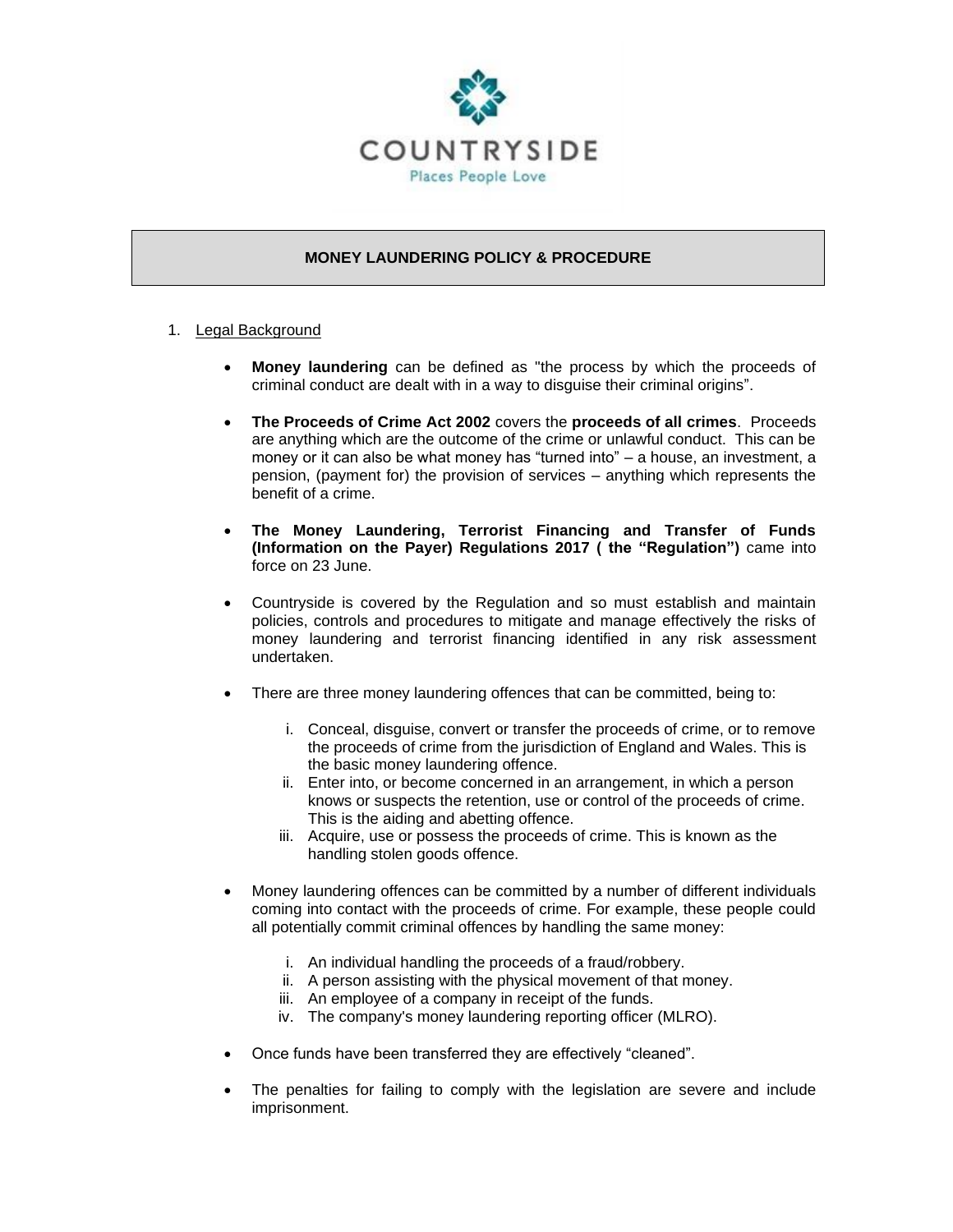• Examples of behaviour which may cause you to suspect that a client is engaged in or attempting to engage in money laundering are listed in Appendix One attached.

#### 2. Professional Bodies

• Staff who are members of professional bodies should acquaint themselves with the money laundering guidelines of the body(ies) concerned.

# 3. Acting as an Estate Agent

- The Regulation is applicable to Countryside where it is acting in the role of 'estate agent' – refer to RICS guidelines (definition of "Estate Agent" for guidance).
- With regard to Countryside's 50/50 joint ventures (JVs), the company falls within the definition of 'estate agent' in that it 'introduces customers to a third party'. Consequently, as required by the Regulation, Countryside has applied and received approval for registration with HMRC.
- The HMRC approval for Countyside to act as an estate agent where its employees are selling properties on behalf of joint ventures (that we do not control) is renewed annually by Company Secretariat.

#### 4. Countryside Policy and Procedure

- All staff must make sufficient enquiries to satisfy themselves that the funds they receive are not the proceeds of crime. This is an individual responsibility under the Act so each member of staff must understand his/her obligations.
- The source of the funds must be verified (ie. obtain account details before the money is received) as must the purchaser's identity (i.e. proof of name and date of birth alongside a photograph and proof of address).
- The RICS guidance permits customer due diligence ("CDD") to be undertaken "during the establishment of the business relationship" in limited (listed) circumstances. One of the listed circumstances is where "there is little risk of money laundering or terrorist financing". Assuming there are no other reasons to cause reasonable suspicion of potential money laundering, this exemption may be applied to the receipt of reservation monies by sales staff (normally circa £500) so long as CDD is undertaken and completed in a reasonable period and before the parties move to exchange contracts.
- To carry out CDD, proof of name and date of birth alongside a photograph must be obtained by means of one or more of the following:
	- passport
	- identity card
	- driving licence

- birth or marriage certificate (only if none of the above are available) and, if a copy rather than the original, the copy should be certified by a member of a professional body (eg. a lawyer, accountant or doctor) giving their contact details for verification.

• Given that any purchaser of a Countryside property will engage their own solicitor/conveyancer, their solicitor/conveyancer's identity check may in turn be relied upon. However, copies of the documents obtained by the solicitor/conveyancer to confirm identity must be requested and received (NB it is not unusual practice for the solicitor/conveyancer's to provide this material and they should have no difficulty in obtaining their client's consent and complying with the request).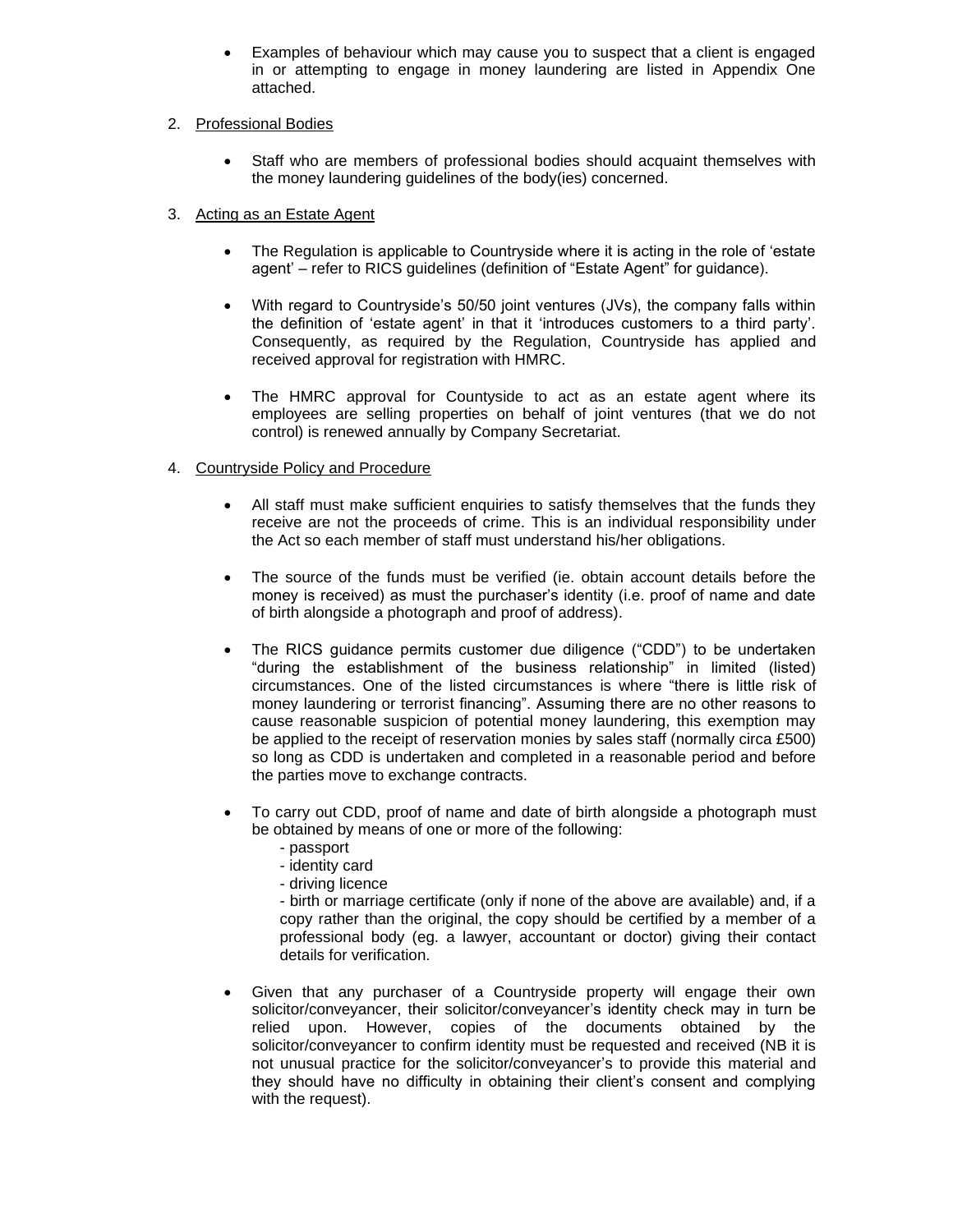- If the client is a UK Trust, an occupational pension scheme, registered charity in England and Wales, local authority, non-UK company or partnership, or a non-EU credit and financial institution, you should refer to Appendix Two attached for the identity checks to be carried out in these instances.
- Cash must not be accepted in respect of any transaction.
- Reservation cheques must be drawn on members of the Cheque and Credit Clearing Company (membership list attached). This list may change from time to time – go to [www.chequeandcredit.co.uk](http://www.chequeandcredit.co.uk/) to keep up to date.
- When Countryside buys land, the transaction must always be conducted via a recognised agent acting on behalf of the seller, rather than with the seller of land directly.
- Any doubt as to the source of funds must be reported immediately, in writing, to the Group Company Secretary, who **acts as Countryside's MLRO (Money Laundering Reporting Officer)** and will decide whether there are reasonable grounds for notifying the SOCA (Serious Organised Crime Agency).
- The role of the MLRO is to ensure adequate policies, procedures and training are in place to:
	- i. Conduct necessary customer due diligence measures;
	- ii. Monitor business relationships;
	- iii. Ensure adequate verification of the identity of a customer before conducting a transaction;
	- iv. Cease transactions where customer due diligence measures cannot be undertaken;
	- v. Carry out enhanced due diligence measures (where appropriate);
	- vi. Keep relevant transactional records;
	- vii. Ensure that relevant employees are adequately training in appropriate anti-money laundering requirements; and
	- viii. Follow any direction made by HM Treasury.
- Any suspicion of money laundering must be reported to the Group Company Secretary in writing.

# **8 April 2020**

# **MONEY LAUNDERING POLICY & PROCEDURE**

# **Appendix One**

#### **Examples of behaviour which may cause you to suspect that a client is engaged in or attempting to engage in money laundering.**

This list is not exhaustive and each instance should be considered in the circumstances in which it has arisen.

#### **1) In the case of new clients**

- Is checking their identity proving to be difficult?
- Is the client reluctant to provide details?
- Is there a genuine reason for using your services?
- Has the client declined services that you would normally expect them to use?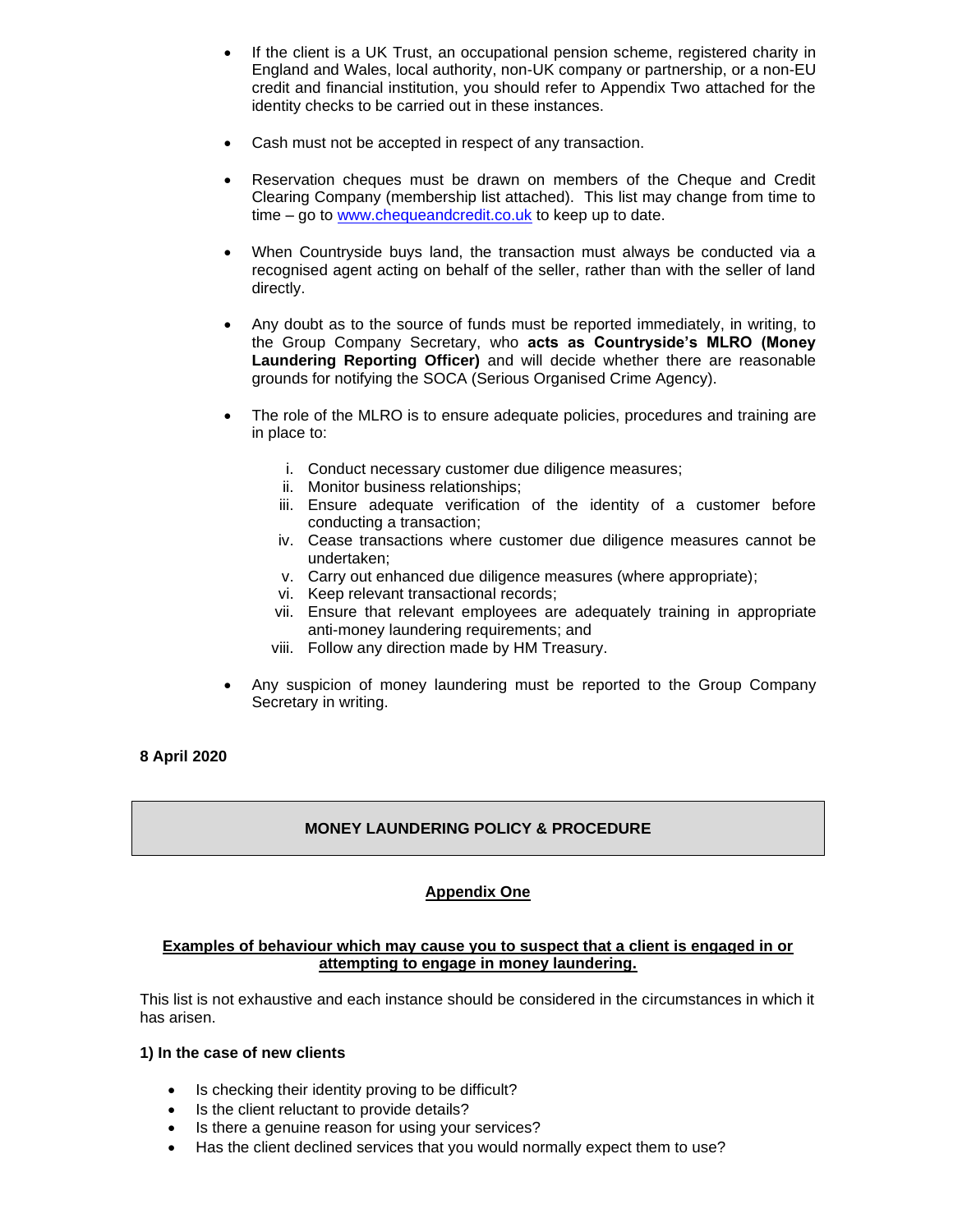- Is the client trying to use intermediaries to protect their identity or to hide their involvement?
- Is the client requesting a large cash transaction?
- Are there any unusual requests for delivery or collection?
- Does a photograph in ID look dissimilar to the individual?
- Does the date of birth on the ID seem wholly inconsistent with the individual's apparent age?
- Is the spelling of names and addresses different on different ID?
- Does the client's signature fail to match the signature included in the ID?

#### **2) In the case of regular and established clients**

- Is the transaction reasonable in the context of normal business?
- Is the size and frequency consistent with normal activities?
- Has the pattern of transactions changed since the business relationship was established?
- Has there been a significant or unexpected improvement in their financial position?

NB. These examples have been taken directly from the Guidance on Money Laundering Regulations 2011 provided by RICS (Royal Institute of Chartered Surveyors).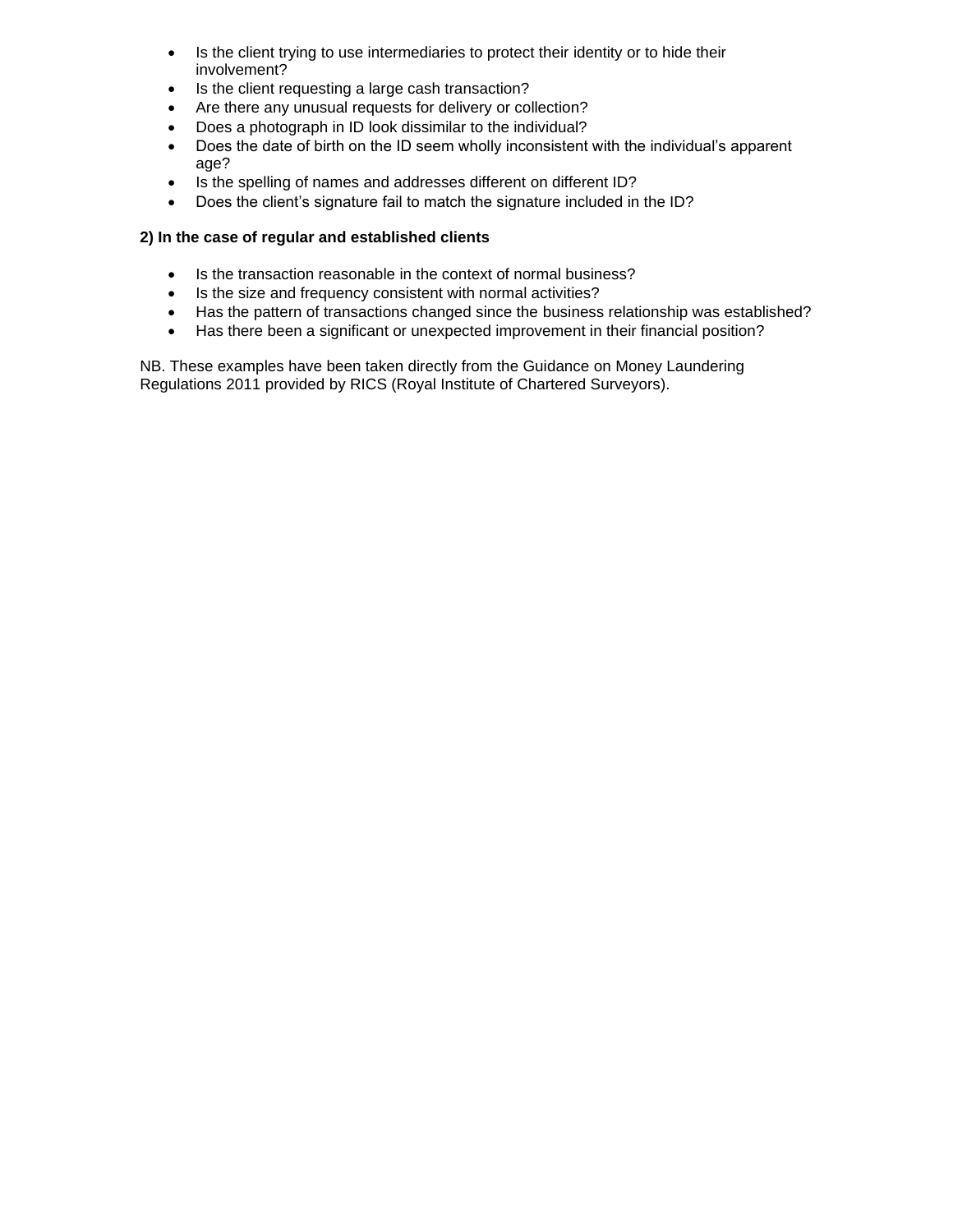# **Appendix Two**

**How to verify the identity of UK Trusts, an occupational pension scheme, a registered charity in England and Wales, a local authority, a non-UK company or partnership or a non-EU credit and financial institution.**

# **UK Trusts**

You must obtain the following:

- Constitutional documents establishing the trust exists.
- Details of all the trustees and beneficiaries and a copy of the deed evidencing the appointment of the current trustees.
- Verification of the identity of those who have control over the funds i.e. the principal trustees and the providers of the funds i.e. the settlor (except where deceased) and the principal beneficiaries.
- If the settlor is deceased, written confirmation for the source of the funds should be obtained, for example, grant of probate or copy of the will creating the trust.

#### **Occupational Pension Scheme**

You must obtain the following:

- Details of the Principal Employer and the Trust.
- Verification of the Principal Employer in accordance with the general rules relating to companies and partnerships.
- Copies of the formal documents concerning the Trust to confirm the names of the current trustees and their address for correspondence.

# **Registered Charities in England and Wales**

You must obtain the following:

- The charity's registered number.
- Contact the Charity Commission and request the name and address of their correspondent for the charity.
- Verification of the identity of at least two signatories for the charity (on an ongoing basis if the charity carries out further transactions with Countryside).

#### **Local Authority**

You must obtain the following:

- A copy of the resolution of the Council giving authorisation for the authority to enter into the property transaction.
- Evidence the individual is authorised to act on behalf of the authority.

# **Non-UK Company**

You must obtain the following:

- Original or certified copy of the certificate of incorporation from the relevant registry where the company has its registered office.
- Evidence that any individual representing the company has the authority to do so.
- If the directors of the company are not know to Countryside, the identity of at least two executive directors, or the company secretary and an executive director, or the majority shareholders should be verified as for an individual client.
- A bank reference from a bank, legal or other professional who has advised the company for at least two years.